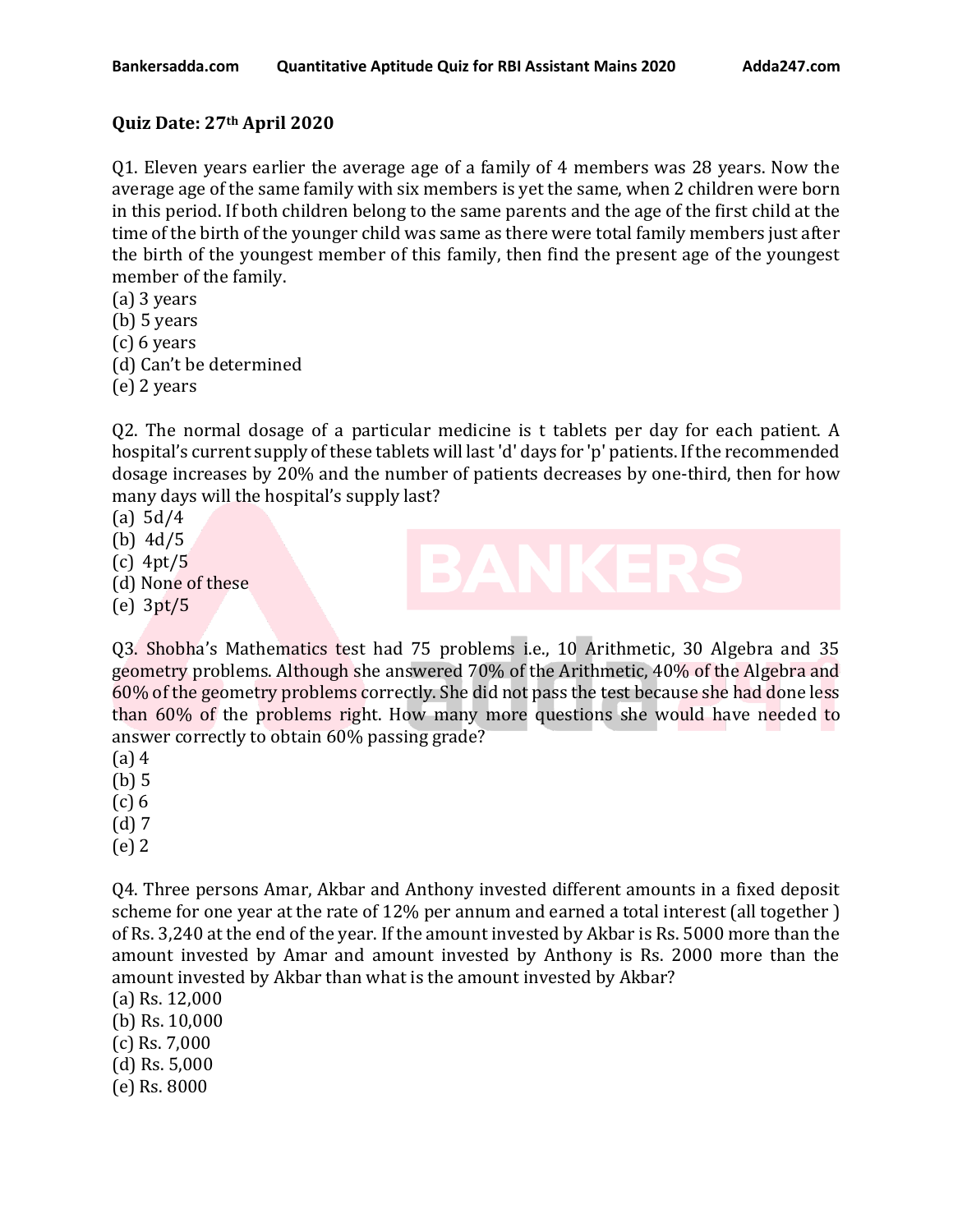Q5. From a group of 7 men and 4 women a committee of 6 persons is formed. What is the probability that the committee will consist of exactly 2 women?

- (a) 5/11
- (b) 3/11
- (c) 4/11
- (d) 2/11
- (e) 6/11

Directions (6-10): What should come in place of question mark (?) in the following number series?

- Q6. 8, 7, 11, 12, 14, 17, 17, 22, ?
- (a) 27
- (b) 20
- (c) 22
- (d) 24
- (e) 25

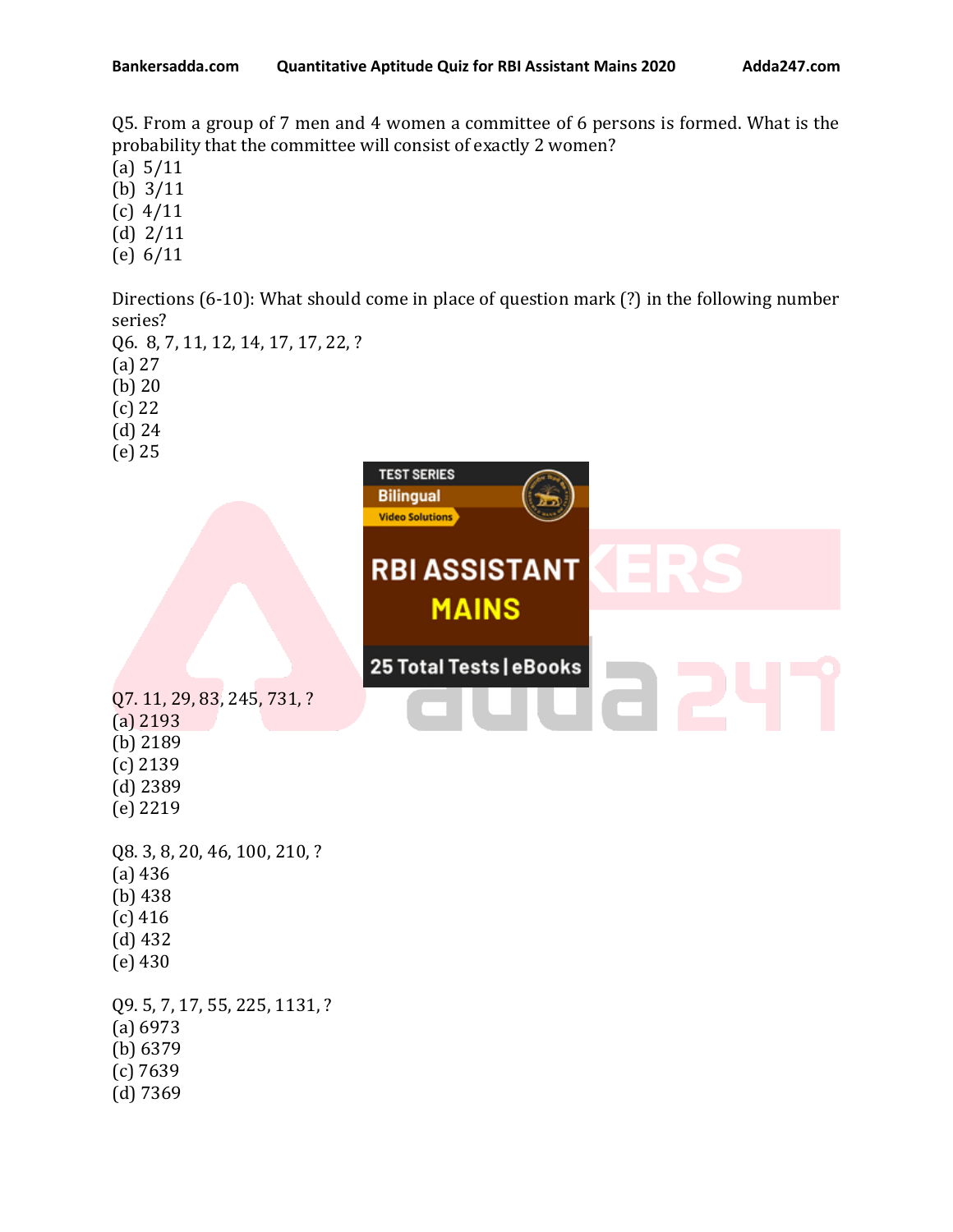(e) 6793

Q10. 1, 5, 14, 30, 55, 91, ? (a) 128 (b) 140 (c) 135 (d) 138 (e) 142

Directions (11-15): Given below are 2 or 3 statements with each question, you have to decide that which of the following statement/statements are necessary to answer the question.

Q11. X, Y and Z secured 45%, 50% and 60% marks respectively in Biology. W's marks in Biology is 12.5 more than X's marks and 4 less than Z's marks. Find out the individual marks of four students.

**A.** For the students, total marks obtained for Biology is 232.5.

**B.** Total of W's and X's marks in Biology is 111.5.

**C.** Z has obtained 66 marks.

(a) A and B together

(b) Only C

- (c) A and either B or C
- (d) All together
- (e) None of the above

Q12. At what time will a train reach Lucknow from Patna?

**A**. The train crosses another train of equal length of 97.5 m and running in opposite direction in 9 sec.

**B**. The train leaves Patna at 11:15 am for Lucknow, which is at a distance of 567 km. **C**. The length of the train is 97.5 m and it crosses a signal pole in 5 sec.

(a) Only A

- (b) B and C together
- (c) A and C together
- (d) All statements are required

(e) Only B

Q13. Find the height of an equilateral triangle.

**A.** Perimeter of the triangle is equal to the perimeter of the rectangle whose length and breadth are in the ratio of 5 :3.

**B.** Perimeter of a square is known, which is twice the perimeter of the triangle.

**C.** Area of the triangle is known.

(a) Any two of them

(b) Any of them

(c) Only C

(d) Either B or C alone

(e) A and either B or C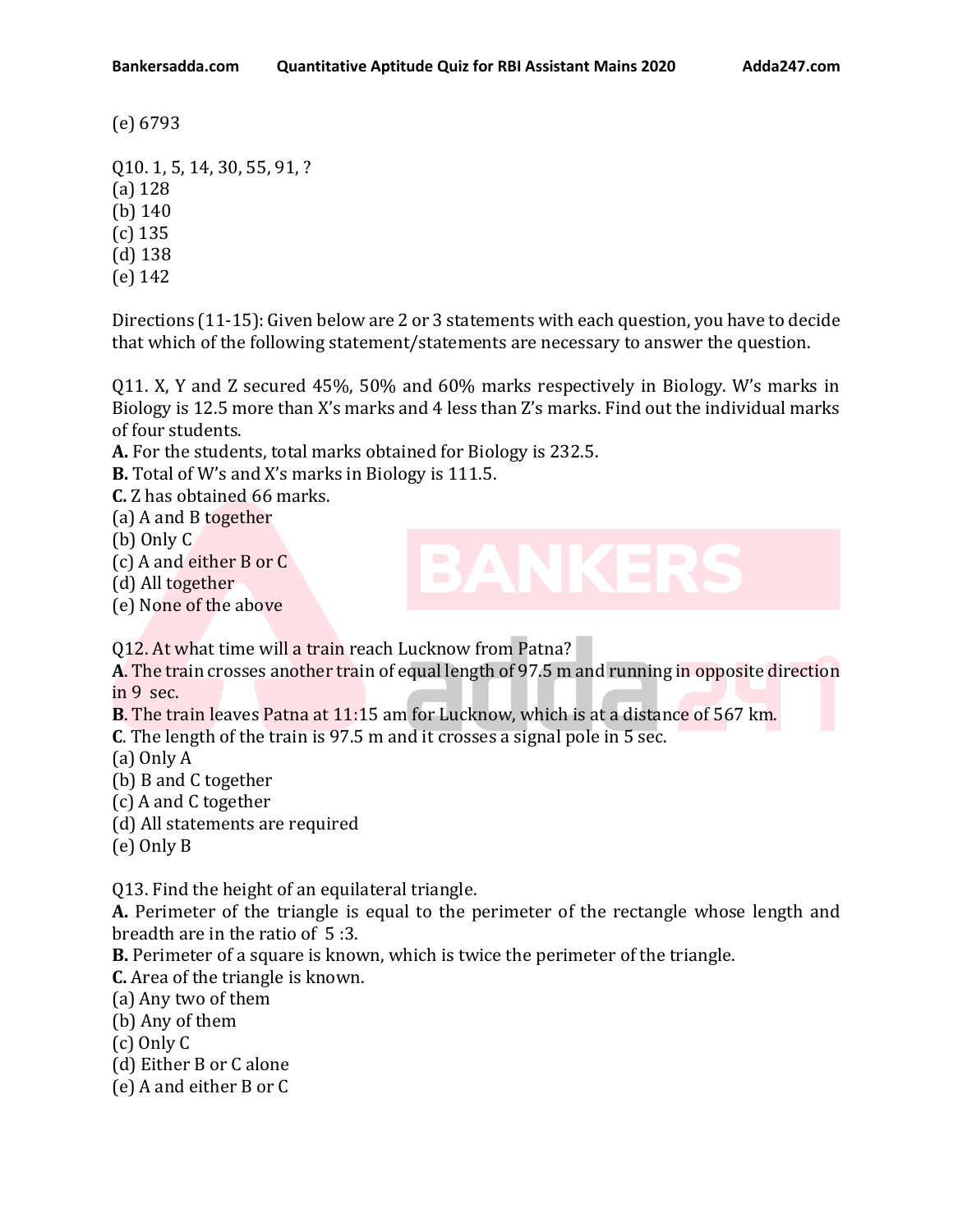- Q14. What is the value of a two–digit number?
- **A.** The sum of the digits is 5.
- **B.** The difference of the squares of the digits is 15.
- **C.** The difference of their digits is 3.
- (a) A and B together are sufficient
- (b) B and C together are sufficient
- (c) C and A together are sufficient
- (d) Any one pair of A and B, B and C or C and A is sufficient
- (e) Data inadequate

Q15. How many children are there in a group?

**A.** The total age of the group of children is 630 years whereas the average age of children's is 15 years.

- **B.** The total age of the group of children and 5 teachers is 855 years.
- (a) only A is sufficient
- (b) B and C together are sufficient
- (c) C and A together are sufficient
- (d) Any one pair of A and B, B and C or C and A is sufficient
- (e) Data inadequate



## S1. Ans.(a)

Sol.

|                      | No. of family members      | Average | Total |
|----------------------|----------------------------|---------|-------|
| Eleven years earlier |                            | 28      | 112   |
| Presently            | If 4 (excluding 2children) | 39      | 156   |
|                      | ь                          | 28      | 168   |

Since it is obvious that just after the birth of the youngest member (i.e., child) there was 6 family members in the family.

Therefore, at the time of the birth of the youngest child the elder child's age was 6 years. Let present age of two children is 'x' and  $(x+6)$  years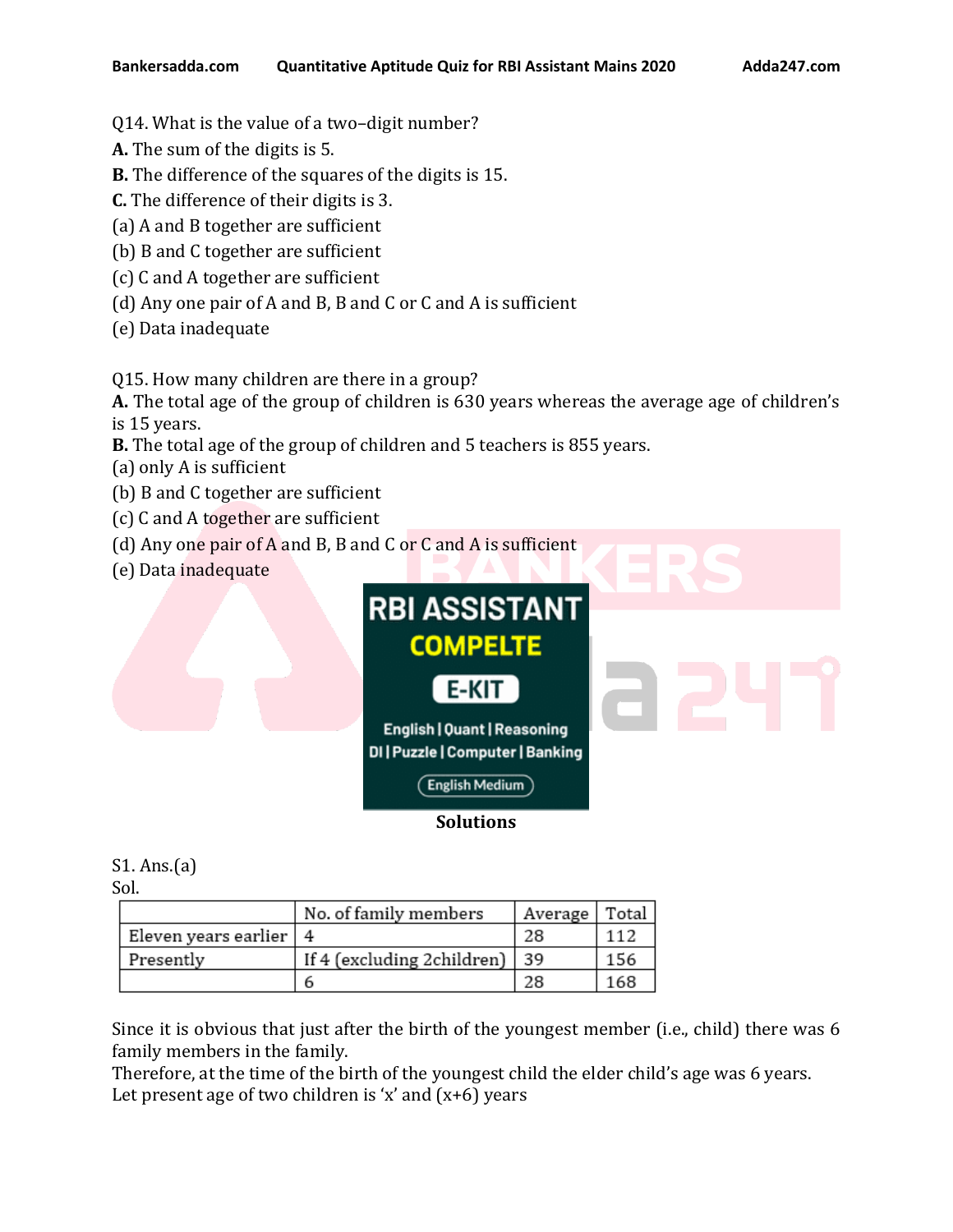Now the sum of their ages  $= x + (x + 6) = 12 = (168 - 156)$  $\Rightarrow$  x = 3 S2. Ans.(a) Sol.  $\frac{ptd}{(t+20\% \text{ of } t)\left(p-\frac{p}{3}\right)} = \frac{ptd}{\frac{6t}{5} \times \frac{2p}{3}} = \frac{5}{4}d.$ S3. Ans.(b) Sol. Number of questions attempted correctly =  $(70\% \text{ of } 10 + 40\% \text{ of } 30 + 60\% \text{ of } 35)$  $= (7 + 12 + 21) = 40$ Questions to be answered correctly for 60% grade = 60% of 75 = 45. ∴ Required number of questions =  $(45 - 40) = 5$ . S4. Ans.(b) Sol. Let 'A' is the amount invested by all three 12% Rate of interest on the amount invested gives an interest of Rs. 3240. This means that  $0.12A = 3240 \rightarrow A = Rs. 27000$ . The sum of investments should be Rs. 27000. If Akbar invests  $x$ , Amar invests  $x - 5000$  and Anthony invests  $x + 2000$  $x + x - 5000 + x + 2000 = 27000$  $\Rightarrow$  x = Rs. 10000 S5. Ans.(a) Sol. 7M, 4W members in committee  $= 6$ The favorable case may be  $\rightarrow$  (2W, 4M) : Required probability =  $\frac{4c_2 \times 7c_4}{11c_6}$  $=\frac{6\times35}{462}$  $=\frac{5}{11}$ S6. Ans.(b)

Sol.

Two series are there. i.e. (8, 11, 14, 17, 20) and (7, 12, 17, 22) increasing by 3 and 5 respectively.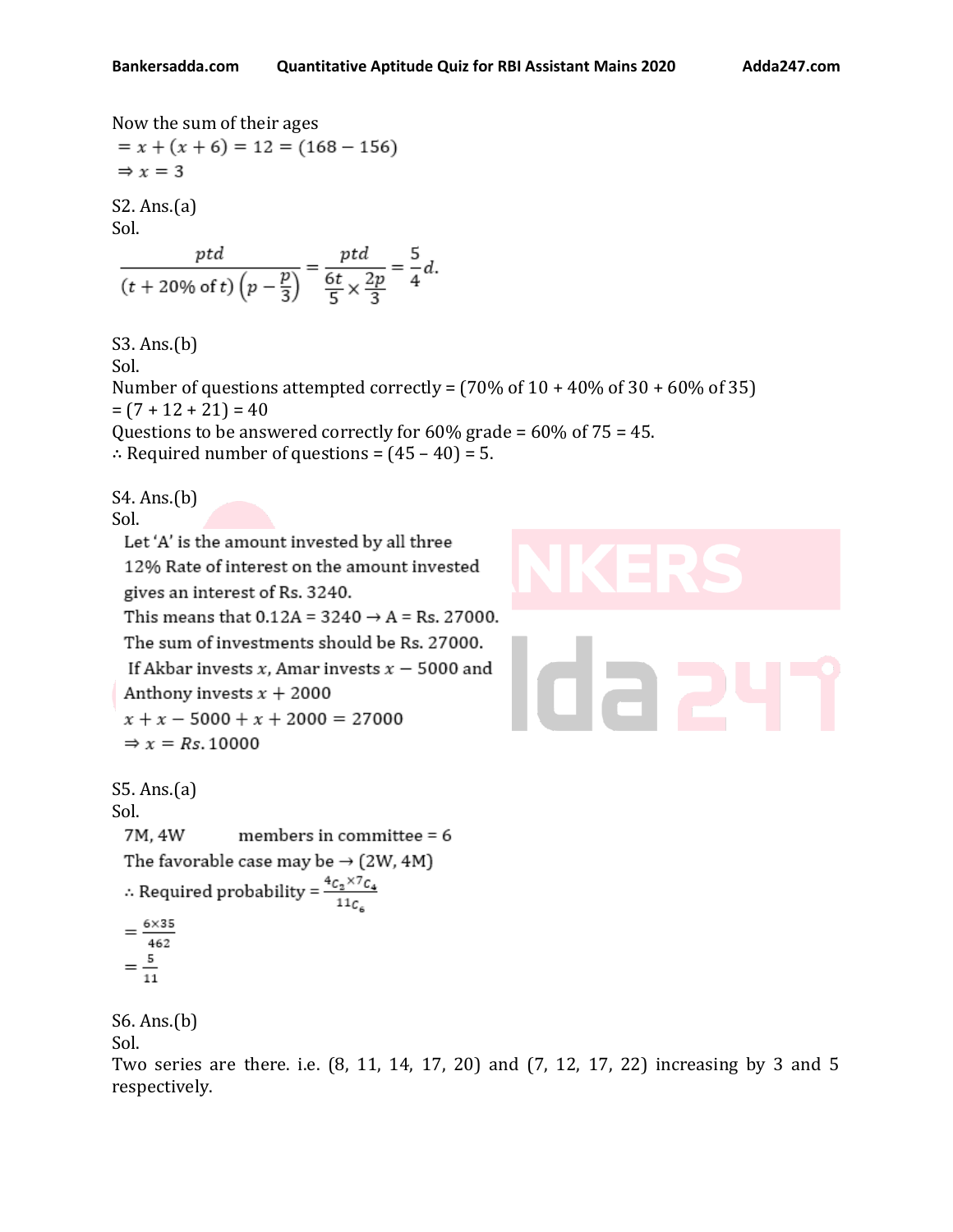```
S7. Ans.(b)
Sol.
Series is \times 3 - 4
So, ? = 731 \times 3 - 4 = 2189
```
S8. Ans.(d) Sol. Series is as ×2+2, ×2+4, ×2+6, ×2+8, ×2+10, ×2+12 So, ?=210×2+12=432

S9. Ans.(e) Sol. Series is as,  $\times$ 1+2,  $\times$ 2+3,  $\times$ 3+4,  $\times$ 4+5,  $\times$ 5+6,  $\times$ 6+7  $? = 1131 \times 6 + 7 = 6793.$ 

S10. Ans.(b) Sol. Pattern is  $+2^2$ ,  $+3^2$ ,  $+4^2$ ,  $+5^2$ …….  $? = 91+7^2=140$ 



S11. Ans. (e) Sol.

 $(60 - 45)\% = 12.5 + 4$ 

 $100\% = \frac{16.5}{15} \times 100 = 110$ <br> $\text{m} = 40.5 \text{ m} = 55 \text{ m} = 66 \text{ m} = 6$  $x = 49.5$ ,  $y = 55$ ,  $z = 66$ ,  $w = 62$ So none of the statements is required

S12. Ans. (b) Sol.